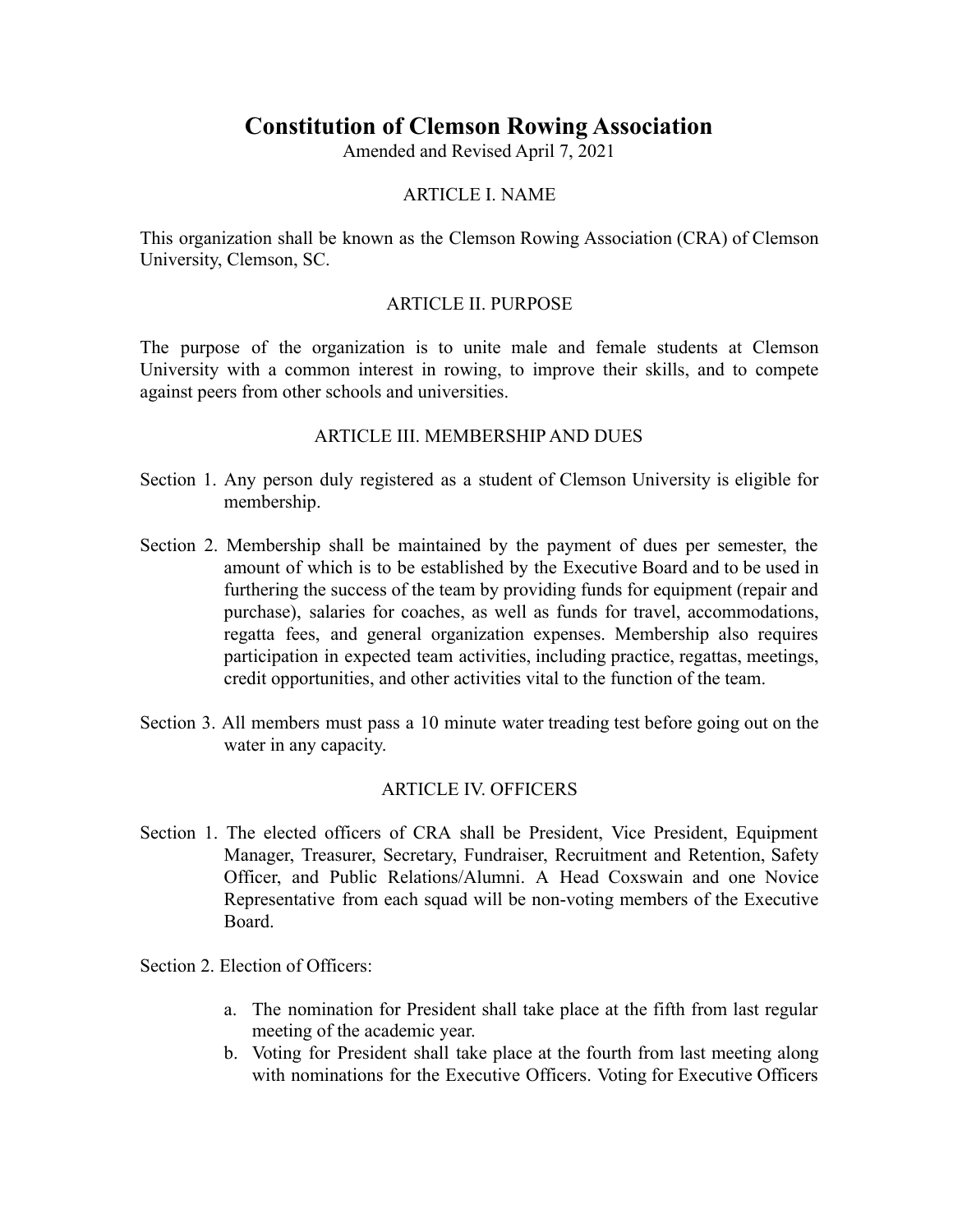will take place at the following meetings. Order of officer's elections will be determined by the Executive Board based on number of nominees in the interest of time.

- c. Novice Representatives will be nominated at the meeting at which fall dues are required for novices. Voting will occur at the next meeting.
- d. Head Coxswain will be a position appointed by a majority vote of the next year's Executive Board at the board meeting following elections. All interested coxswains must be present.
- e. The candidates shall be nominated by nominations from the floor made by club members.
- f. The candidates may not be nominated by the current board.
- g. Nominations must be put in motion and the motion seconded before being considered for election.
- h. Nominees must accept these nominations.
- i. Candidates must present a speech to the organization at the next meeting.
- j. Officers must be full-time students in good standing with the organization and have been members of the club for at least two semesters prior to elections.
- k. Officers must be a competing member of CRA.
- l. Voting shall be by ballot.
- m. Votes by Novice rowers shall count as a  $\frac{1}{2}$  vote while votes from Varsity rowers shall count as a full vote.
- n. Elections must pass with a majority vote of members present for election.
- o. If an office is left vacant, the remaining officers may appoint a member to fill the vacancy until the next election.
- Section 3. The term of office served by each executive board member will be one year.
- Section 4. It is the responsibility of the Executive Board to ensure that the club operates under the policies and procedures set up by Clemson University.
- Section 5. It is the responsibility of the Executive Board to hire and provide the salary for Head Varsity and Novice Coaches. Assistant Coaches may also be hired at the discretion of the Executive Board and with approval of the respective Head Coach. Each Head Coach must follow the guidelines set by the Executive Board and must sign a contract stating such.
- Section 6. Duties of the President
	- a. The president shall preside at all meetings, call all special meetings, and appoint committees.
	- b. The president shall be in charge of all the facilities and equipment of CRA.
	- c. The president shall maintain communication with the proper University officials, ensuring the club's compliance with Clemson University's policies and regulations and Department of Campus Recreation guidelines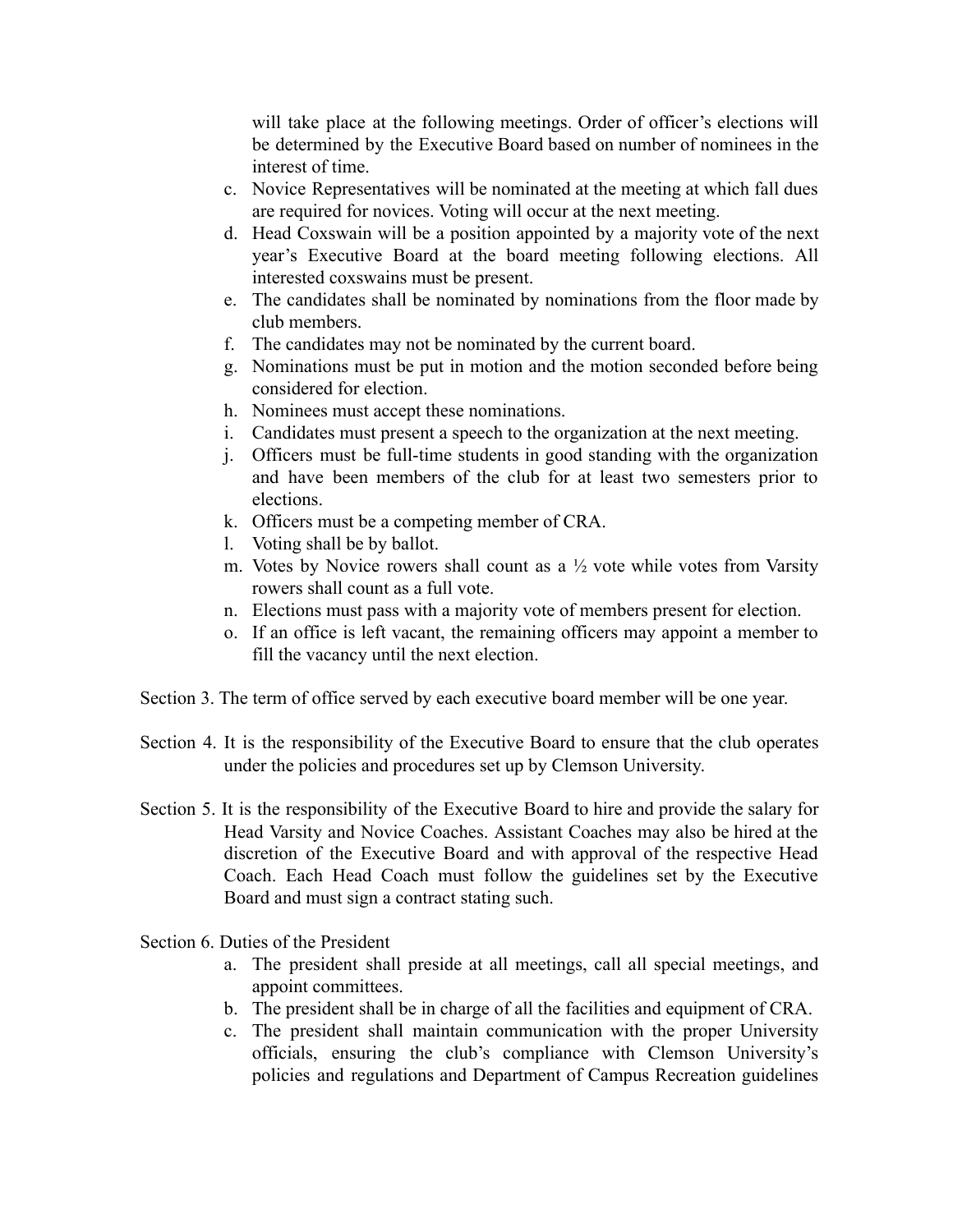and procedures for the operation of club sports.

- d. The president shall hold monthly Coaches Meetings with the Head Varsity and Novice Coaches and any Assistant Coaches. These meetings will be open only to Coaches and the president, though all proceedings will be recorded and made accessible to the Executive Board.
- e. It is the president's responsibility to handle any and all discrepancies with Board Members, team members, coaching staff, and any other relevant party.
- f. The president, with input from the Head Varsity and Novice Coaches, is responsible for registering CRA for each regatta in a timely manner.

Section 7. Duties of the Vice President

- a. The vice president shall perform all duties of the president in their absence.
- b. The vice president shall be in charge of organizing regattas and scrimmages.
- Section 8. Duties of the Secretary
	- a. The secretary shall keep an accurate permanent record of all club proceedings, take charge of team correspondence, inform team of announcements and provide accommodations when the team is traveling.
	- b. The secretary shall be in charge of all apparel and uniform, including but not limited to ordering, distribution, and inventory.
- Section 9. Duties of the Treasurer
	- a. The treasurer shall keep accurate and complete financial records of all team transactions, including the collection of dues, payment of fees, taxes, salaries, etc.
	- b. The treasurer must also disburse funds and receive allocations, donations, and reimbursements in accordance with the regulations of the university.
- Section 10. Duties of the Fundraiser
	- a. The fundraiser shall obtain team money by organizing small and large scale fundraisers and searching for avenues of sponsorship.
	- b. The fundraiser shall maintain and make public and continuously available accurate records of team member fundraising credits. The fundraiser shall also coordinate directly with the treasurer and respective Coaches regarding incomplete credits and payment thereof.
	- c. The fundraiser should maintain an up-to-date calendar of planned credit events with details about the events, provided as soon as the credit events are established.
	- d. The fundraiser shall communicate with the Board of FCC and with the treasurer of CRA in order to collaborate fundraising efforts and collect and record funds that are received through FCC.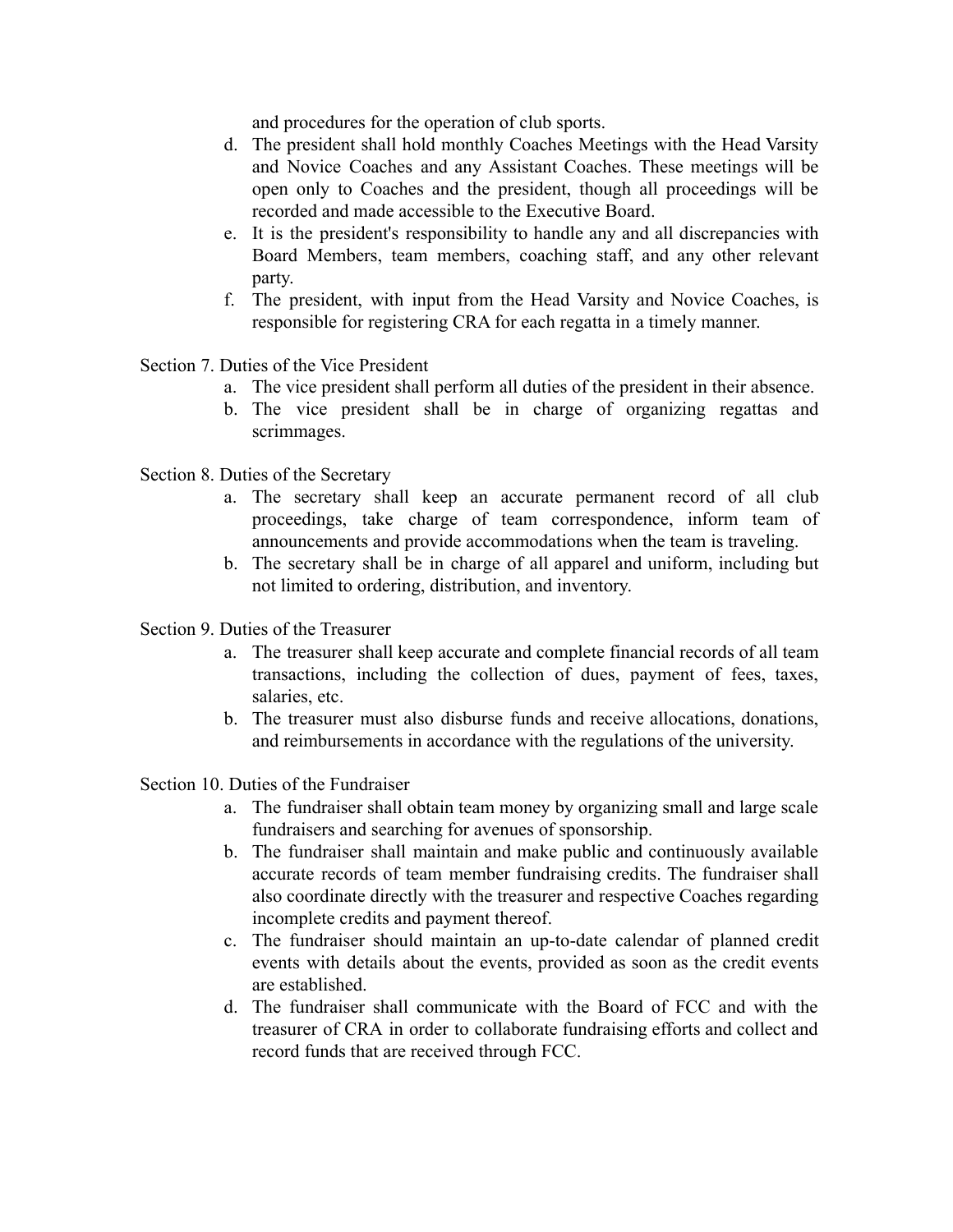## Section 11. Duties of the Safety Officer

- a. The safety officer shall implement the Risk Management Plan (as outlined in the Club Sports Manual) within the club.
- b. Review safety policies and make suggestions, as needed, to ensure that East Beach and the boathouse pass the Corps of Engineer inspections.
- c. Ensure that all members have passed a swim test and signed the club sports risk waiver.
- d. Maintain the launches. This includes filling the gas cans and making sure that launches have gas, as well as keeping and following a detailed written launch maintenance schedule.
- e. Maintain the docks. This includes keeping the docks clean, well-lit and properly placed on the beach.
- f. Place and maintain the racecourses with the assistance of the equipment manager. This includes placement of buoys and the assembly and placement of start and finish tower.
- g. Maintain the docks and launch equipment.
- h. Maintain the coxswain equipment (bags, boxes, and lights)
- i. Make yourself available to the equipment manager to assist in his duties.
- j. Work in correspondence with Clemson officials to ensure the upkeep of our boathouse.

### Section 12. Duties of the Alumni/Public Relations Officer

- a. Maintain a functioning and usable website that is sufficient for members of CRA, Alumni, and others outside the organization.
- b. Promote the team via social media in a way that improves the professional standing of the team, brings in support from local institutions, and solidifies our image as a competitive rowing team.
- c. Communicate CRA's purpose to the community.
- d. Maintain an accurate and organized database of parent contact information.
- e. Communicate with parents of the team through the Clemson Crew Parents Facebook Group and a monthly newsletter of updates.
- f. Maintain timely communication with alumni.
- g. Cater to the immediate and future needs of the FCC.
- h. Keep CRA in positive light with alumni, parents, and community.
- i. Keep in regular contact with the secretary and treasurer of FCC in order to communicate with alumni and keep track of members and donations.
- j. Maintain results of the team and scrapbook of team photos.
- k. Coordinate all alumni apparel, including communicating ordering needs with the Secretary, tracking payments, and shipping apparel.

Section 14. Duties of the Equipment Manager

- a. Maintain the integrity of all rowing shells.
- b. Maintain the cleanliness and order of the boathouse.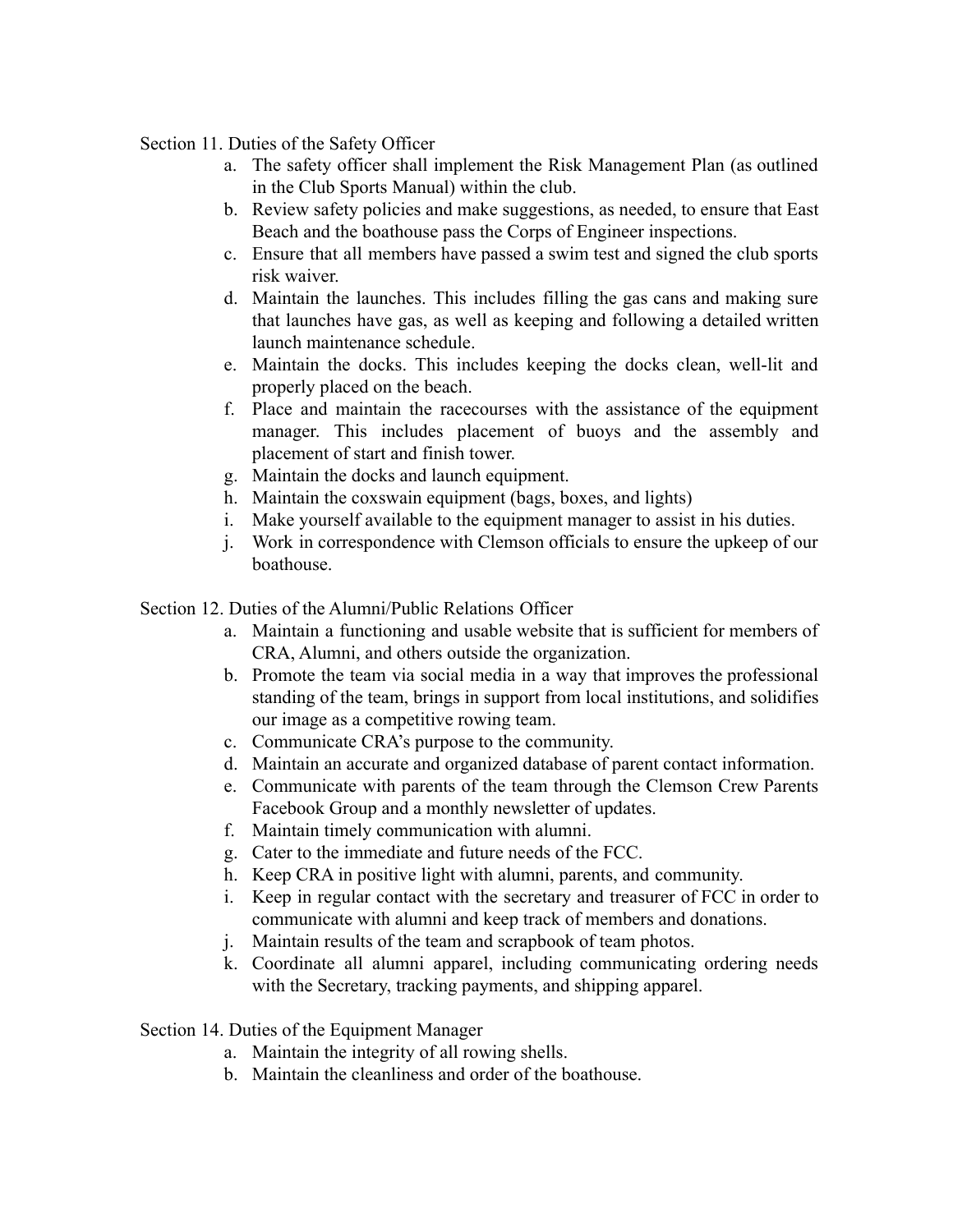- c. Maintenance and transportation of the trailer. If they are unable to transport, it is the equipment manager's responsibility to appoint someone that is.
- d. Work with the safety officer in the maintenance of launches, racecourses, and docks.

Section 15. Duties of the Recruitment/ Retention Officer

- a. Organize and take part in events in order to recruit new rowers and coxswains.
- b. Organize and plan a general information meeting for new and potential CRA members to occur during the first week of every semester.
- c. Plan and facilitate events to promote team bonding, these include but are not limited to semi-formal, formal, and other weekend activities.
- d. Stock a food tent at regattas with food up to a certain dollar amount agreed on by the board.
- e. Responsible for communicating with prospective rowers and holding boathouse tours if requested. If the recruitment and retention officer is unavailable, they are responsible for finding a replacement tour guide.
- f. Along with the PR/Alum officer, help maintain communication with parents.

Section 16. Duties of the Head Coxswain

- a. Oversees coxswain recruitment, training, and mediating any problems that may arise.
- b. Put together a coxswain training manual and go over it with new coxswains.
- c. Ensure all coxswain equipment is maintained.
- d. Hold coxswain meetings.
- e. Work with the safety officer and equipment manager to ensure that the process of rigging and derigging is fast, effective, and safe.
- f. Stimulate feedback of coxswain performances.

Section 17. Duties of Novice Representatives

a. Convey the attitude, thoughts, and concerns of their respective novice squads to the Executive Board.

## ARTICLE V. FACULTY/STAFF ADVISOR

Section 1. The selection of the advisor is at the discretion of the organization.

Section 2. The faculty or staff advisor must be a full-time employee of the university.

## ARTICLE VI. MEETINGS

Section 1. All Executive Board Officers are required to conduct a weekly Board Meeting